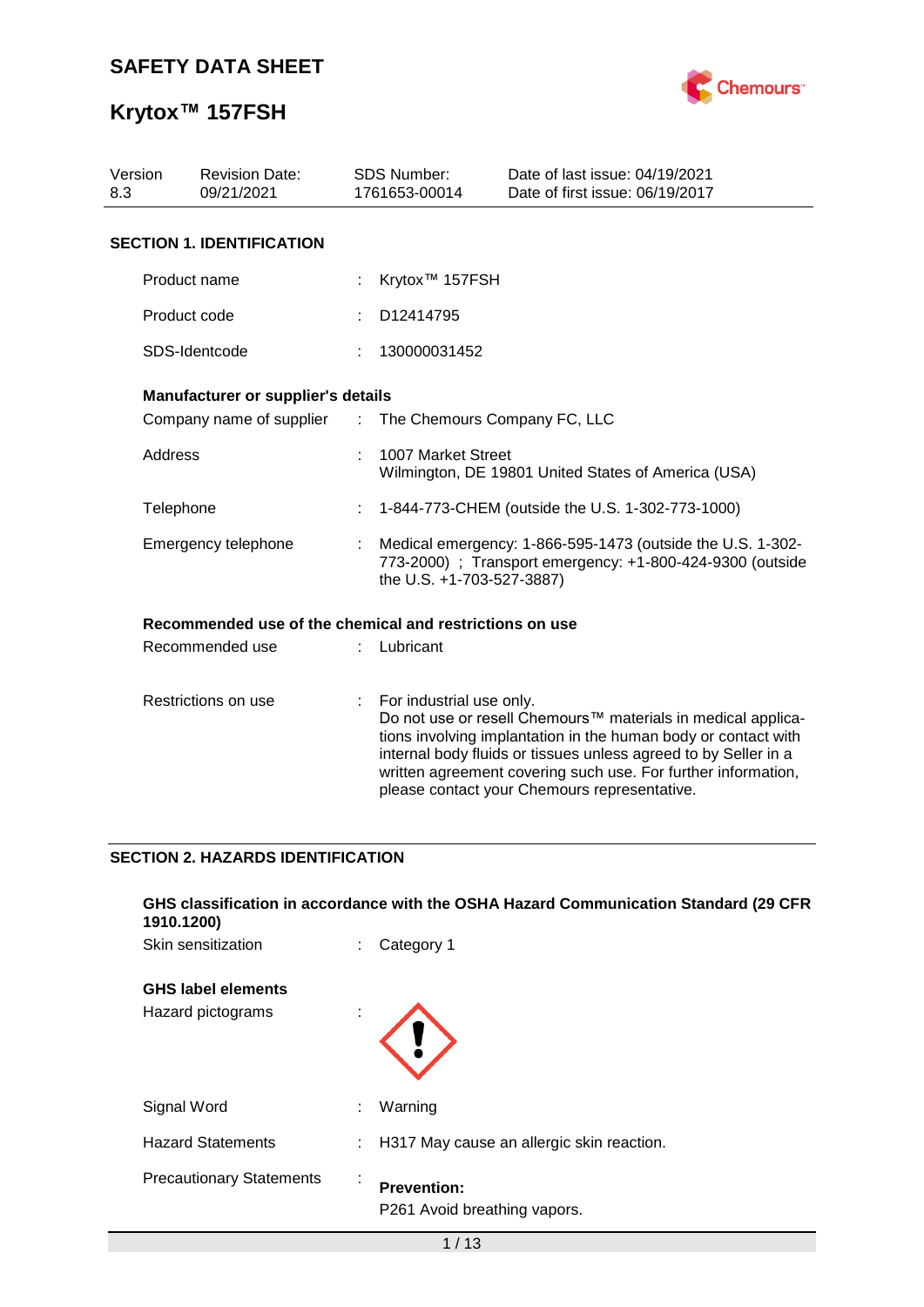

| Version<br>8.3 | <b>Revision Date:</b><br>09/21/2021 | <b>SDS Number:</b><br>1761653-00014            | Date of last issue: 04/19/2021<br>Date of first issue: 06/19/2017                                                                                                                 |
|----------------|-------------------------------------|------------------------------------------------|-----------------------------------------------------------------------------------------------------------------------------------------------------------------------------------|
|                |                                     | the workplace.<br>P280 Wear protective gloves. | P272 Contaminated work clothing must not be allowed out of                                                                                                                        |
|                |                                     | Response:<br>tion.                             | P302 + P352 IF ON SKIN: Wash with plenty of soap and water.<br>P333 + P313 If skin irritation or rash occurs: Get medical atten-<br>P363 Wash contaminated clothing before reuse. |
|                |                                     | Disposal:<br>disposal plant.                   | P501 Dispose of contents and container to an approved waste                                                                                                                       |
|                | Other hazards                       |                                                |                                                                                                                                                                                   |

#### The thermal decomposition vapors of fluorinated plastics may cause polymer fume fever with flulike symptoms in humans, especially when smoking contaminated tobacco.

### **SECTION 3. COMPOSITION/INFORMATION ON INGREDIENTS**

| Substance / Mixture | : Substance                          |
|---------------------|--------------------------------------|
| Substance name      | : Perfluoropolyether carboxylic acid |
| CAS-No.             | $: 51798-33-5$                       |

#### **Components**

| Chemical name                                      | CAS-No.    | Concentration (% w/w) |
|----------------------------------------------------|------------|-----------------------|
| Perfluoropolyether carboxylic acid                 | 51798-33-5 | $>= 90 - 5 = 100$     |
| Actual concentration is withheld as a trade secret |            |                       |

### **SECTION 4. FIRST AID MEASURES**

| General advice          | : In the case of accident or if you feel unwell, seek medical ad-<br>vice immediately.<br>When symptoms persist or in all cases of doubt seek medical<br>advice.                                                                      |
|-------------------------|---------------------------------------------------------------------------------------------------------------------------------------------------------------------------------------------------------------------------------------|
| If inhaled              | $\therefore$ If inhaled, remove to fresh air.<br>Get medical attention if symptoms occur.                                                                                                                                             |
| In case of skin contact | $\therefore$ In case of contact, immediately flush skin with soap and plenty<br>of water.<br>Remove contaminated clothing and shoes.<br>Get medical attention.<br>Wash clothing before reuse.<br>Thoroughly clean shoes before reuse. |
| In case of eye contact  | : Flush eyes with water as a precaution.<br>Get medical attention if irritation develops and persists.                                                                                                                                |
| If swallowed            | : If swallowed, DO NOT induce vomiting.<br>Get medical attention if symptoms occur.                                                                                                                                                   |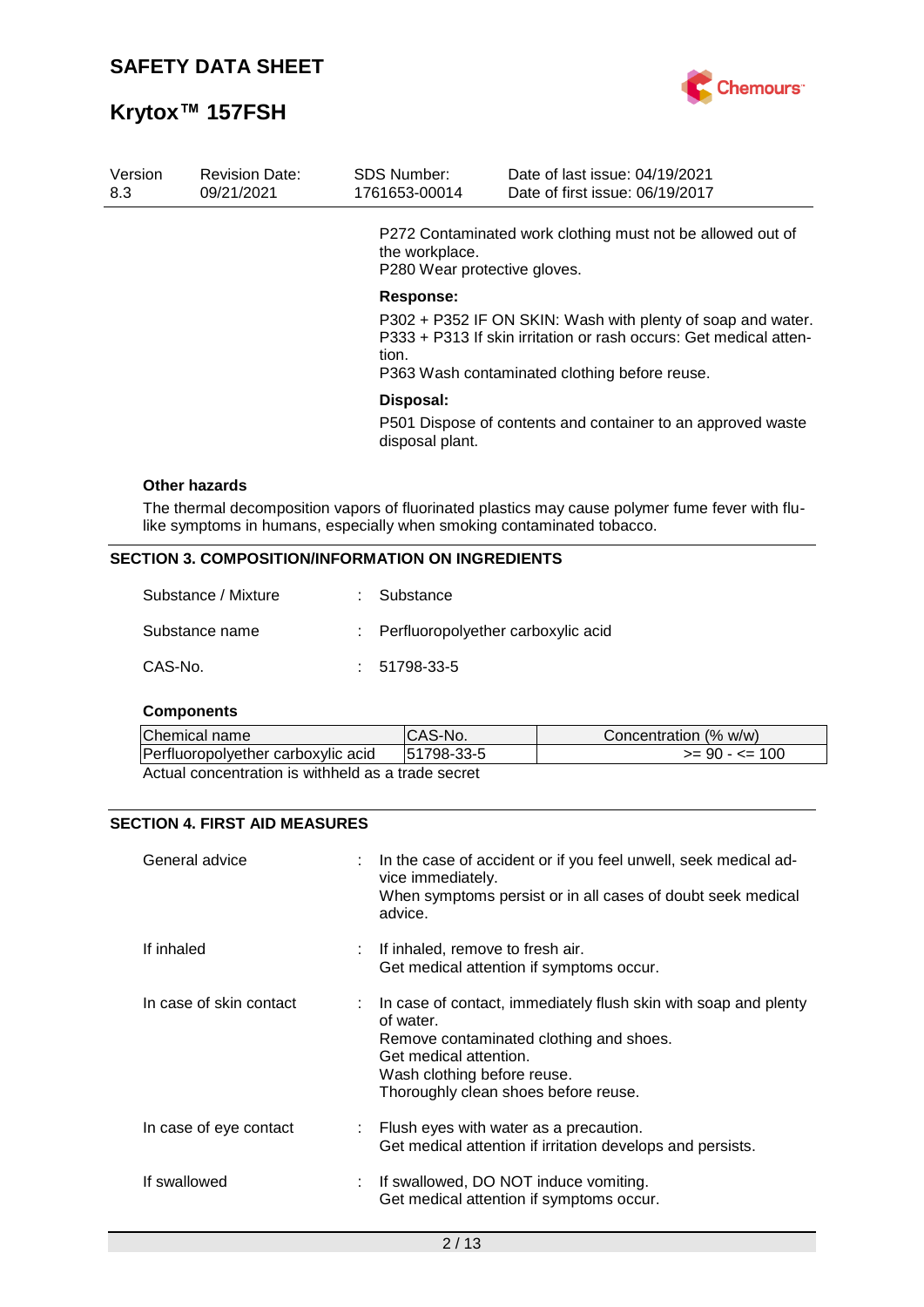

# **Krytox™ 157FSH**

| Version<br>8.3 | <b>Revision Date:</b><br>09/21/2021                    |           | SDS Number:<br>1761653-00014                                                                                      | Date of last issue: 04/19/2021<br>Date of first issue: 06/19/2017                                                                                                                                                              |
|----------------|--------------------------------------------------------|-----------|-------------------------------------------------------------------------------------------------------------------|--------------------------------------------------------------------------------------------------------------------------------------------------------------------------------------------------------------------------------|
|                |                                                        |           |                                                                                                                   | Rinse mouth thoroughly with water.                                                                                                                                                                                             |
| delayed        | Most important symptoms<br>and effects, both acute and |           | <b>Blurred vision</b><br>Rash<br><b>Discomfort</b><br>Irritation<br>Sensitization<br>Redness<br><b>Dermatitis</b> | May cause an allergic skin reaction.                                                                                                                                                                                           |
|                | Protection of first-aiders                             |           |                                                                                                                   | First Aid responders should pay attention to self-protection,<br>and use the recommended personal protective equipment<br>when the potential for exposure exists (see section 8).                                              |
|                | Notes to physician                                     |           |                                                                                                                   | Treat symptomatically and supportively.                                                                                                                                                                                        |
|                | <b>SECTION 5. FIRE-FIGHTING MEASURES</b>               |           |                                                                                                                   |                                                                                                                                                                                                                                |
|                | Suitable extinguishing media                           |           | Not applicable<br>Will not burn                                                                                   |                                                                                                                                                                                                                                |
| media          | Unsuitable extinguishing                               |           | Not applicable<br>Will not burn                                                                                   |                                                                                                                                                                                                                                |
| fighting       | Specific hazards during fire                           | ÷         |                                                                                                                   | Exposure to combustion products may be a hazard to health.                                                                                                                                                                     |
| ucts           | Hazardous combustion prod-                             | $\cdot$ : | Hydrogen fluoride<br>carbonyl fluoride<br>aerosolized particulates<br>Carbon oxides                               | potentially toxic fluorinated compounds                                                                                                                                                                                        |
| ods            | Specific extinguishing meth-                           |           | SO.<br>Evacuate area.                                                                                             | Use extinguishing measures that are appropriate to local cir-<br>cumstances and the surrounding environment.<br>Use water spray to cool unopened containers.<br>Remove undamaged containers from fire area if it is safe to do |
|                | Special protective equipment<br>for fire-fighters      |           |                                                                                                                   | In the event of fire, wear self-contained breathing apparatus.<br>Use personal protective equipment.                                                                                                                           |

### **SECTION 6. ACCIDENTAL RELEASE MEASURES**

| Personal precautions, protec-:<br>tive equipment and emer-<br>gency procedures | Use personal protective equipment.<br>Follow safe handling advice (see section 7) and personal pro-<br>tective equipment recommendations (see section 8). |
|--------------------------------------------------------------------------------|-----------------------------------------------------------------------------------------------------------------------------------------------------------|
| Environmental precautions                                                      | Avoid release to the environment.<br>Prevent further leakage or spillage if safe to do so.<br>Prevent spreading over a wide area (e.g., by containment or |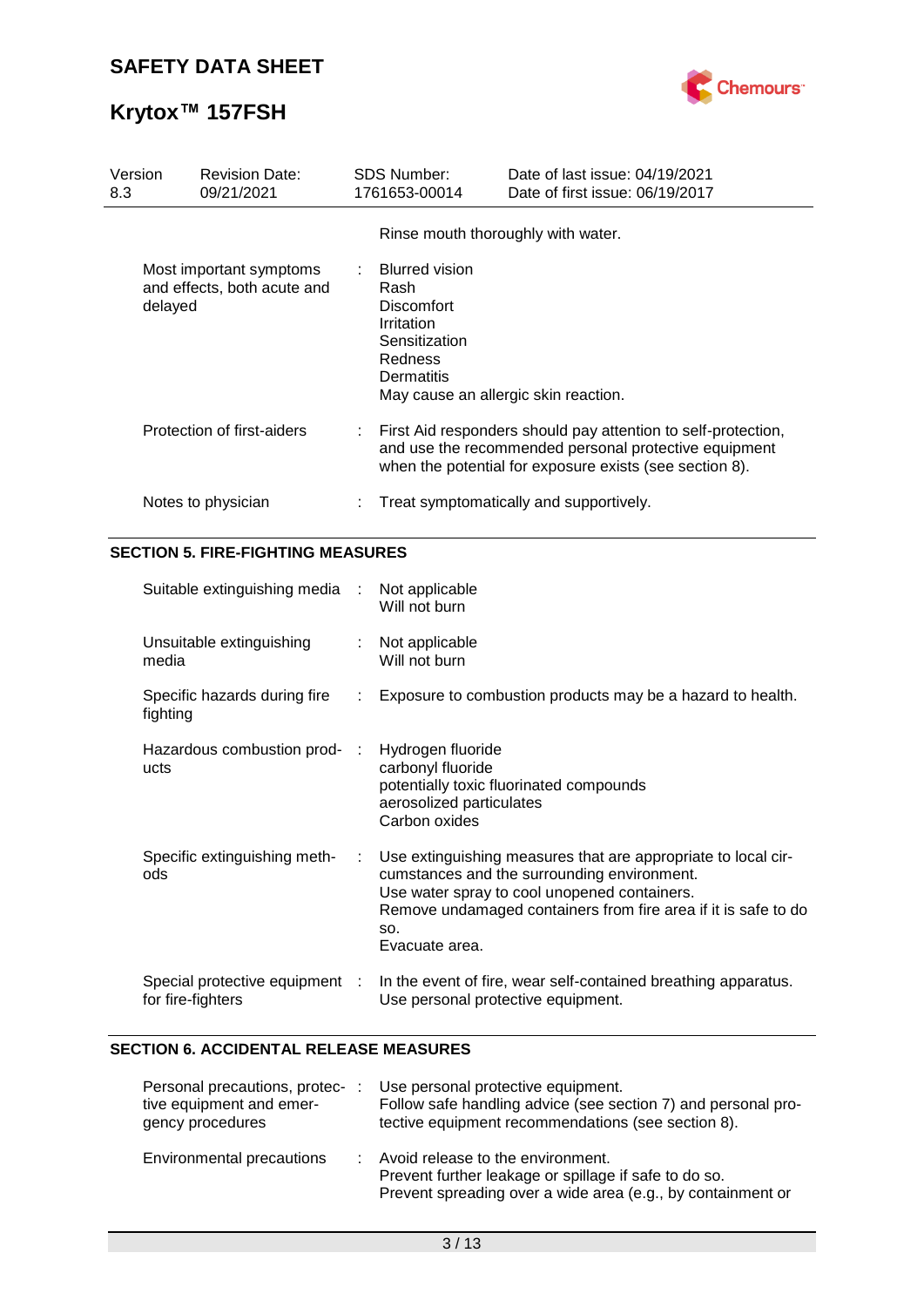

| Version<br>8.3 | <b>Revision Date:</b><br>09/21/2021                      | <b>SDS Number:</b><br>1761653-00014        | Date of last issue: 04/19/2021<br>Date of first issue: 06/19/2017                                                                                                                                                                                                                                                                                                                                                                                                                                                                                                                                                        |
|----------------|----------------------------------------------------------|--------------------------------------------|--------------------------------------------------------------------------------------------------------------------------------------------------------------------------------------------------------------------------------------------------------------------------------------------------------------------------------------------------------------------------------------------------------------------------------------------------------------------------------------------------------------------------------------------------------------------------------------------------------------------------|
|                |                                                          | oil barriers).<br>cannot be contained.     | Retain and dispose of contaminated wash water.<br>Local authorities should be advised if significant spillages                                                                                                                                                                                                                                                                                                                                                                                                                                                                                                           |
|                | Methods and materials for<br>containment and cleaning up | bent.<br>which regulations are applicable. | Soak up with inert absorbent material.<br>For large spills, provide diking or other appropriate contain-<br>ment to keep material from spreading. If diked material can be<br>pumped, store recovered material in appropriate container.<br>Clean up remaining materials from spill with suitable absor-<br>Local or national regulations may apply to releases and dispo-<br>sal of this material, as well as those materials and items em-<br>ployed in the cleanup of releases. You will need to determine<br>Sections 13 and 15 of this SDS provide information regarding<br>certain local or national requirements. |

## **SECTION 7. HANDLING AND STORAGE**

| <b>Technical measures</b>                     | See Engineering measures under EXPOSURE<br>CONTROLS/PERSONAL PROTECTION section.                                                                                                                                                                                                                                                        |
|-----------------------------------------------|-----------------------------------------------------------------------------------------------------------------------------------------------------------------------------------------------------------------------------------------------------------------------------------------------------------------------------------------|
| Local/Total ventilation                       | Use only with adequate ventilation.                                                                                                                                                                                                                                                                                                     |
| Advice on safe handling                       | Do not get on skin or clothing.<br>Avoid breathing vapors.<br>Do not swallow.<br>Avoid contact with eyes.<br>Handle in accordance with good industrial hygiene and safety<br>practice, based on the results of the workplace exposure as-<br>sessment<br>Take care to prevent spills, waste and minimize release to the<br>environment. |
| Conditions for safe storage                   | Keep in properly labeled containers.<br>Store in accordance with the particular national regulations.                                                                                                                                                                                                                                   |
| Materials to avoid                            | No special restrictions on storage with other products.                                                                                                                                                                                                                                                                                 |
| Further information on stor-<br>age stability | No decomposition if stored and applied as directed.                                                                                                                                                                                                                                                                                     |

## **SECTION 8. EXPOSURE CONTROLS/PERSONAL PROTECTION**

### **Ingredients with workplace control parameters**

Contains no substances with occupational exposure limit values.

#### **Occupational exposure limits of decomposition products**

| Components | CAS-No. | Value type<br>(Form of<br>exposure) | Control parame-<br>ters / Permissible<br>concentration | <b>Basis</b> |
|------------|---------|-------------------------------------|--------------------------------------------------------|--------------|
|            |         |                                     |                                                        |              |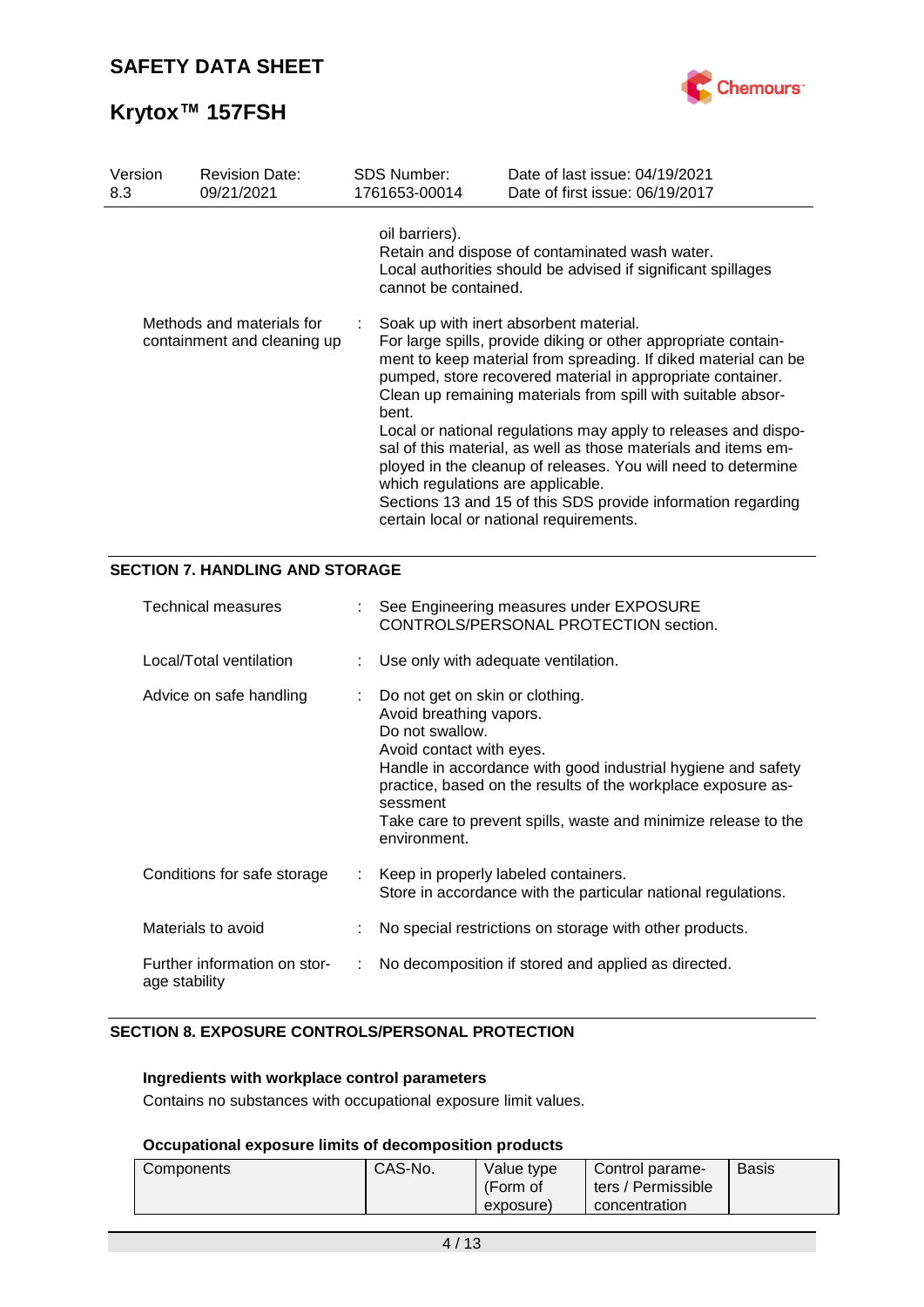

| Version<br>8.3              | <b>Revision Date:</b><br>09/21/2021 | <b>SDS Number:</b><br>1761653-00014 |                | Date of last issue: 04/19/2021<br>Date of first issue: 06/19/2017                                                                                                 |                     |
|-----------------------------|-------------------------------------|-------------------------------------|----------------|-------------------------------------------------------------------------------------------------------------------------------------------------------------------|---------------------|
|                             | Hydrofluoric acid                   | 7664-39-3                           | <b>TWA</b>     | $0.5$ ppm<br>(Fluorine)                                                                                                                                           | <b>ACGIH</b>        |
|                             |                                     |                                     | $\mathsf{C}$   | 2 ppm<br>(Fluorine)                                                                                                                                               | <b>ACGIH</b>        |
|                             |                                     |                                     | $\overline{C}$ | 6 ppm<br>$5 \text{ mg/m}^3$                                                                                                                                       | <b>NIOSH REL</b>    |
|                             |                                     |                                     | <b>TWA</b>     | 3 ppm<br>$2.5$ mg/m <sup>3</sup>                                                                                                                                  | <b>NIOSH REL</b>    |
|                             |                                     |                                     | <b>TWA</b>     | 3 ppm                                                                                                                                                             | OSHA Z-2            |
|                             | Carbonyl difluoride                 | 353-50-4                            | <b>TWA</b>     | 2 ppm                                                                                                                                                             | <b>ACGIH</b>        |
|                             |                                     |                                     | <b>STEL</b>    | 5 ppm                                                                                                                                                             | <b>ACGIH</b>        |
|                             |                                     |                                     | <b>TWA</b>     | 2 ppm<br>$5 \text{ mg/m}^3$                                                                                                                                       | <b>NIOSH REL</b>    |
|                             |                                     |                                     | <b>ST</b>      | $5$ ppm<br>$15 \text{ mg/m}^3$                                                                                                                                    | <b>NIOSH REL</b>    |
|                             | Carbon dioxide                      | 124-38-9                            | <b>TWA</b>     | 5,000 ppm                                                                                                                                                         | <b>ACGIH</b>        |
|                             |                                     |                                     | <b>STEL</b>    | 30,000 ppm                                                                                                                                                        | <b>ACGIH</b>        |
|                             |                                     |                                     | <b>TWA</b>     | $5,000$ ppm<br>$9,000$ mg/m <sup>3</sup>                                                                                                                          | <b>NIOSH REL</b>    |
|                             |                                     |                                     | <b>ST</b>      | 30,000 ppm<br>54,000 mg/m <sup>3</sup>                                                                                                                            | <b>NIOSH REL</b>    |
|                             |                                     |                                     | <b>TWA</b>     | 5,000 ppm<br>$9,000$ mg/m <sup>3</sup>                                                                                                                            | OSHA <sub>Z-1</sub> |
|                             | Carbon monoxide                     | 630-08-0                            | <b>TWA</b>     | 25 ppm                                                                                                                                                            | <b>ACGIH</b>        |
|                             |                                     |                                     | <b>TWA</b>     | 35 ppm<br>40 mg/m <sup>3</sup>                                                                                                                                    | <b>NIOSH REL</b>    |
|                             |                                     |                                     | $\mathsf{C}$   | $200$ ppm<br>229 mg/m <sup>3</sup>                                                                                                                                | <b>NIOSH REL</b>    |
|                             |                                     |                                     | <b>TWA</b>     | 50 ppm<br>55 mg/ $m3$                                                                                                                                             | OSHA Z-1            |
| <b>Engineering measures</b> |                                     | $10$ ).                             |                | Processing may form hazardous compounds (see section<br>Ensure adequate ventilation, especially in confined areas.<br>Minimize workplace exposure concentrations. |                     |

#### **Personal protective equipment**

Respiratory protection : General and local exhaust ventilation is recommended to maintain vapor exposures below recommended limits. Where concentrations are above recommended limits or are unknown, appropriate respiratory protection should be worn. Follow OSHA respirator regulations (29 CFR 1910.134) and use NIOSH/MSHA approved respirators. Protection provided by air purifying respirators against exposure to any hazardous chemical is limited. Use a positive pressure air supplied respirator if there is any potential for uncontrolled release, exposure levels are unknown, or any other circumstance where air purifying respirators may not provide adequate protection.

#### Hand protection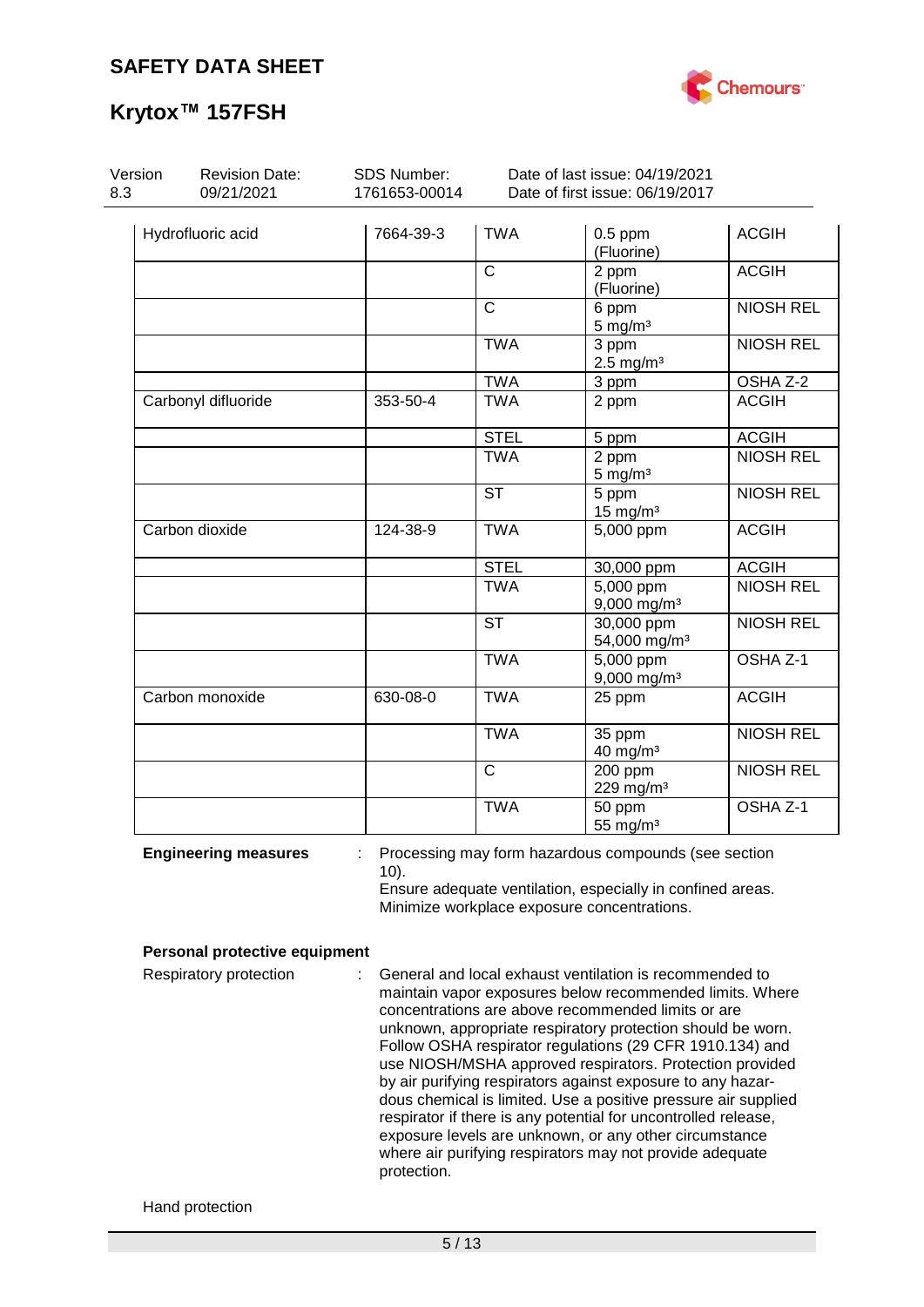

# **Krytox™ 157FSH**

| Version<br>8.3           | <b>Revision Date:</b><br>09/21/2021 | <b>SDS Number:</b><br>1761653-00014                                                                                                                                                                                                                                                                                                                                                                               | Date of last issue: 04/19/2021<br>Date of first issue: 06/19/2017                                                                                                                                                                                                                |  |
|--------------------------|-------------------------------------|-------------------------------------------------------------------------------------------------------------------------------------------------------------------------------------------------------------------------------------------------------------------------------------------------------------------------------------------------------------------------------------------------------------------|----------------------------------------------------------------------------------------------------------------------------------------------------------------------------------------------------------------------------------------------------------------------------------|--|
|                          | Material                            | Chemical-resistant gloves                                                                                                                                                                                                                                                                                                                                                                                         |                                                                                                                                                                                                                                                                                  |  |
| Remarks                  |                                     | Choose gloves to protect hands against chemicals depending<br>on the concentration specific to place of work. Breakthrough<br>time is not determined for the product. Change gloves often!<br>For special applications, we recommend clarifying the re-<br>sistance to chemicals of the aforementioned protective glo-<br>ves with the glove manufacturer. Wash hands before breaks<br>and at the end of workday. |                                                                                                                                                                                                                                                                                  |  |
| Eye protection           |                                     | Safety glasses                                                                                                                                                                                                                                                                                                                                                                                                    | Wear the following personal protective equipment:                                                                                                                                                                                                                                |  |
| Skin and body protection |                                     | potential.                                                                                                                                                                                                                                                                                                                                                                                                        | Select appropriate protective clothing based on chemical<br>resistance data and an assessment of the local exposure<br>Skin contact must be avoided by using impervious protective<br>clothing (gloves, aprons, boots, etc).                                                     |  |
| Hygiene measures         |                                     | king place.<br>workplace.                                                                                                                                                                                                                                                                                                                                                                                         | If exposure to chemical is likely during typical use, provide<br>eye flushing systems and safety showers close to the wor-<br>When using do not eat, drink or smoke.<br>Contaminated work clothing should not be allowed out of the<br>Wash contaminated clothing before re-use. |  |

## **SECTION 9. PHYSICAL AND CHEMICAL PROPERTIES**

| Appearance                                                     |    | : viscous liquid        |
|----------------------------------------------------------------|----|-------------------------|
| Color                                                          | t. | clear, amber, dark gray |
| Odor                                                           |    | : odorless              |
| <b>Odor Threshold</b>                                          | t. | No data available       |
| рH                                                             | t. | No data available       |
| Melting point/freezing point : No data available               |    |                         |
| Initial boiling point and boiling : No data available<br>range |    |                         |
| Flash point                                                    |    | : does not flash        |
| Evaporation rate                                               | t. | No data available       |
| Flammability (solid, gas)                                      | t. | Not applicable          |
|                                                                |    |                         |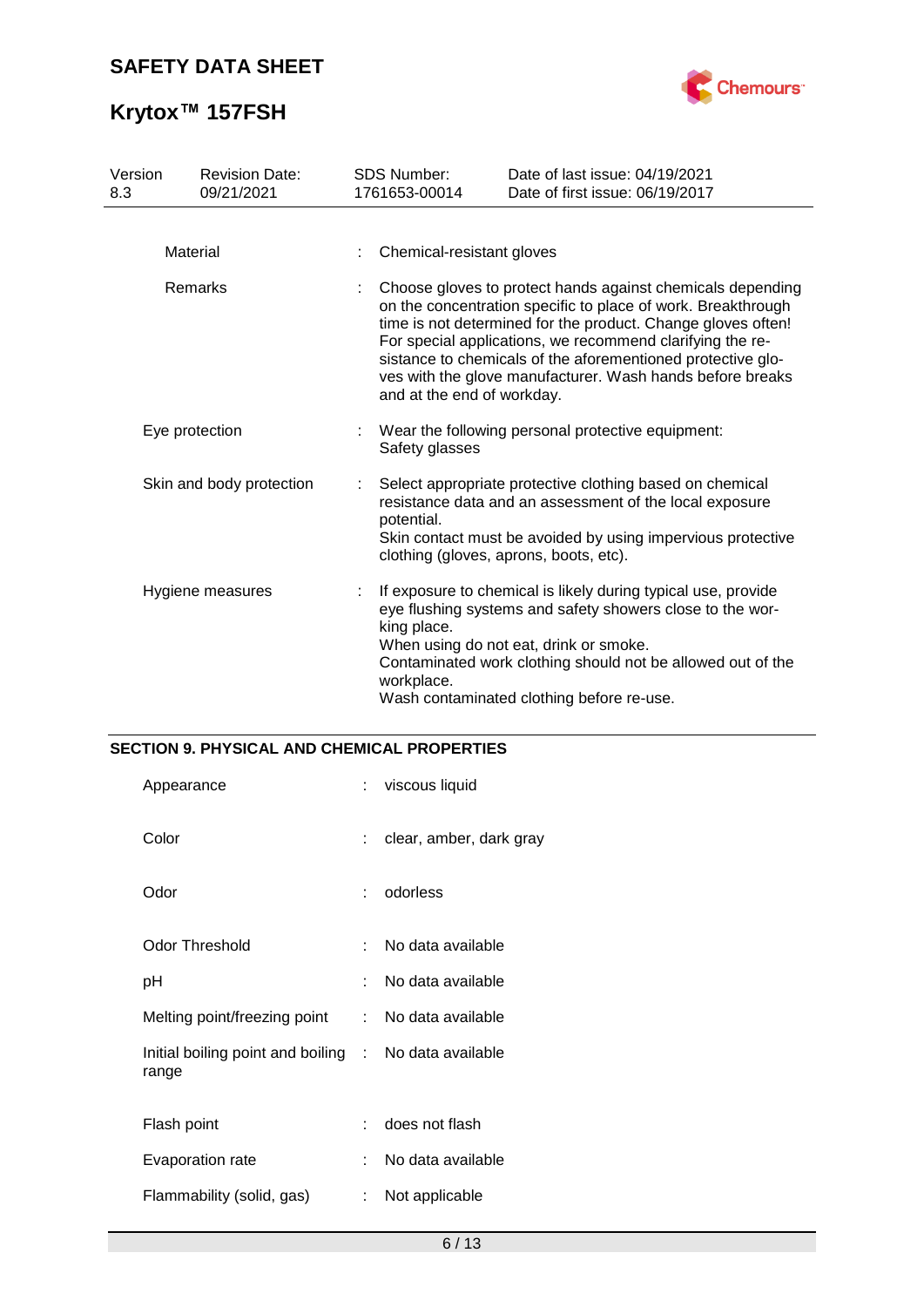

# **Krytox™ 157FSH**

| Version<br>8.3 | <b>Revision Date:</b><br>09/21/2021                 |           | SDS Number:<br>1761653-00014 | Date of last issue: 04/19/2021<br>Date of first issue: 06/19/2017 |
|----------------|-----------------------------------------------------|-----------|------------------------------|-------------------------------------------------------------------|
|                |                                                     |           |                              |                                                                   |
|                | Flammability (liquids)                              | ÷         | Will not burn                |                                                                   |
|                | Upper explosion limit / Upper<br>flammability limit |           | : No data available          |                                                                   |
|                | Lower explosion limit / Lower<br>flammability limit | $\sim$ 1. | No data available            |                                                                   |
|                | Vapor pressure                                      |           | No data available            |                                                                   |
|                | Relative vapor density                              |           | No data available            |                                                                   |
|                | Relative density                                    |           | 1.9                          |                                                                   |
|                | Solubility(ies)<br>Water solubility                 |           | insoluble                    |                                                                   |
|                | Partition coefficient: n-<br>octanol/water          | ÷         | No data available            |                                                                   |
|                | Autoignition temperature                            | ÷         | No data available            |                                                                   |
|                | Decomposition temperature                           | ÷         | 338 - 392 °F / 170 - 200 °C  |                                                                   |
|                | Viscosity<br>Viscosity, kinematic                   | ÷         | No data available            |                                                                   |
|                | <b>Explosive properties</b>                         | ÷         | Not explosive                |                                                                   |
|                | Oxidizing properties                                |           |                              | The substance or mixture is not classified as oxidizing.          |
|                | Particle size                                       |           | Not applicable               |                                                                   |

## **SECTION 10. STABILITY AND REACTIVITY**

| Reactivity                              | t i | Not classified as a reactivity hazard.                                       |
|-----------------------------------------|-----|------------------------------------------------------------------------------|
| Chemical stability                      | ÷.  | Stable under normal conditions.                                              |
| Possibility of hazardous reac-<br>tions | ÷.  | Hazardous decomposition products will be formed at elevated<br>temperatures. |
| Conditions to avoid                     | ÷.  | None known.                                                                  |
| Incompatible materials                  | ÷.  | None.                                                                        |
|                                         |     |                                                                              |

## **Hazardous decomposition products**

| Thermal decomposition | : Hydrofluoric acid<br>Carbonyl difluoride |
|-----------------------|--------------------------------------------|
|                       | Carbon dioxide                             |
|                       | Carbon monoxide                            |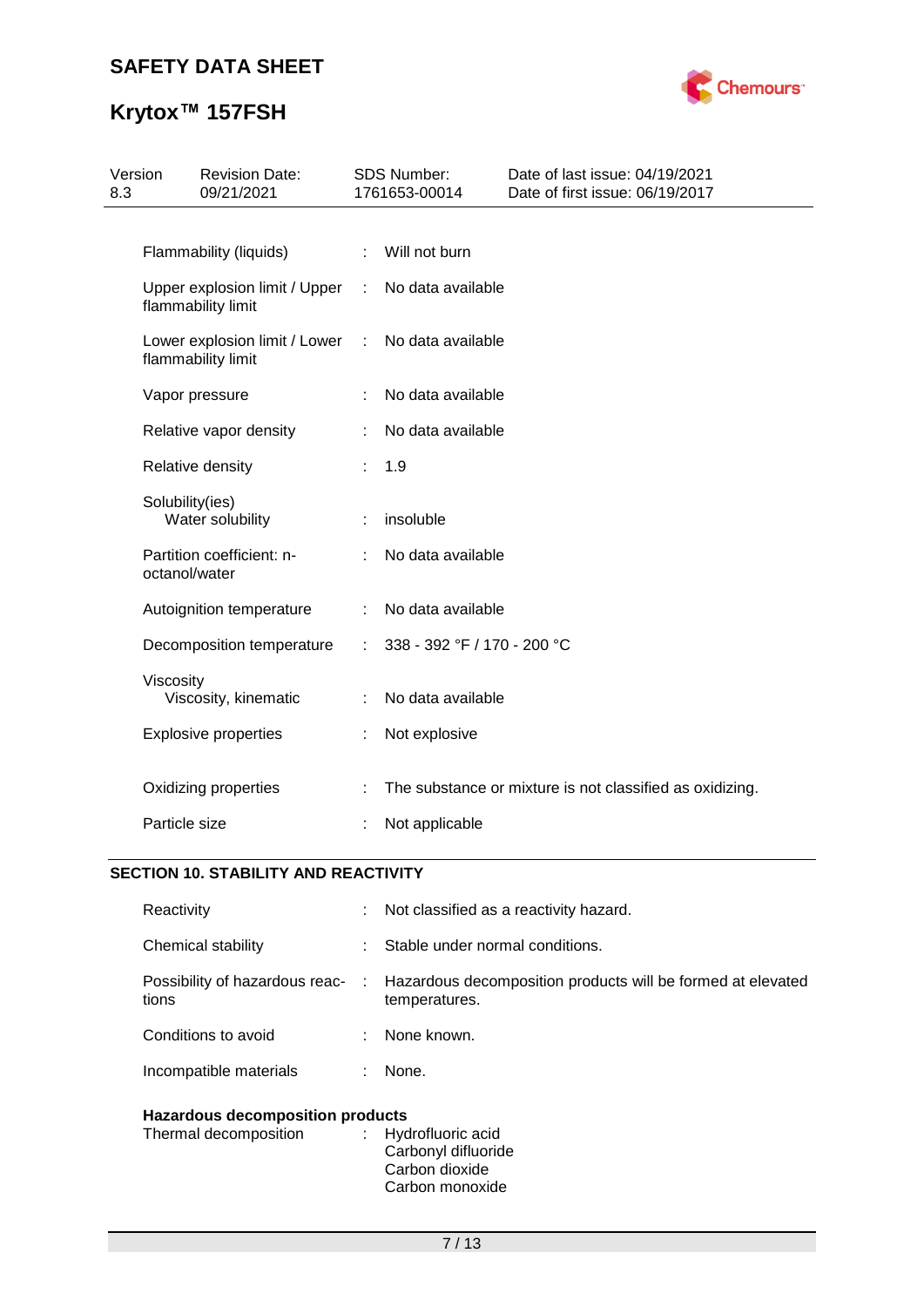

# **Krytox™ 157FSH**

| Version<br>8.3 | <b>Revision Date:</b><br>09/21/2021                                                                | SDS Number:<br>1761653-00014                           | Date of last issue: 04/19/2021<br>Date of first issue: 06/19/2017 |
|----------------|----------------------------------------------------------------------------------------------------|--------------------------------------------------------|-------------------------------------------------------------------|
|                | <b>SECTION 11. TOXICOLOGICAL INFORMATION</b>                                                       |                                                        |                                                                   |
|                | Information on likely routes of exposure<br>Inhalation<br>Skin contact<br>Ingestion<br>Eye contact |                                                        |                                                                   |
|                | <b>Acute toxicity</b><br>Not classified based on available information.                            |                                                        |                                                                   |
|                | Components:                                                                                        |                                                        |                                                                   |
|                | Perfluoropolyether carboxylic acid:                                                                |                                                        |                                                                   |
|                | Acute oral toxicity                                                                                | LD50 (Rat): $> 5,000$ mg/kg<br>$\mathbb{Z}^n$          |                                                                   |
|                | Acute dermal toxicity                                                                              | : LD50 (Rat): $> 5,000$ mg/kg                          |                                                                   |
|                | <b>Skin corrosion/irritation</b><br>Not classified based on available information.                 |                                                        |                                                                   |
|                | Components:                                                                                        |                                                        |                                                                   |
|                | Perfluoropolyether carboxylic acid:                                                                |                                                        |                                                                   |
|                | <b>Species</b><br>Result                                                                           | Rabbit<br>No skin irritation                           |                                                                   |
|                | Serious eye damage/eye irritation<br>Not classified based on available information.                |                                                        |                                                                   |
|                | Components:                                                                                        |                                                        |                                                                   |
|                | Perfluoropolyether carboxylic acid:                                                                |                                                        |                                                                   |
|                | Species<br>Result                                                                                  | Rabbit<br>No eye irritation                            |                                                                   |
|                | Respiratory or skin sensitization                                                                  |                                                        |                                                                   |
|                | <b>Skin sensitization</b><br>May cause an allergic skin reaction.                                  |                                                        |                                                                   |
|                | <b>Respiratory sensitization</b><br>Not classified based on available information.                 |                                                        |                                                                   |
|                | Components:                                                                                        |                                                        |                                                                   |
|                | Perfluoropolyether carboxylic acid:                                                                |                                                        |                                                                   |
|                | <b>Test Type</b><br>Routes of exposure<br>Species                                                  | Local lymph node assay (LLNA)<br>Skin contact<br>Mouse |                                                                   |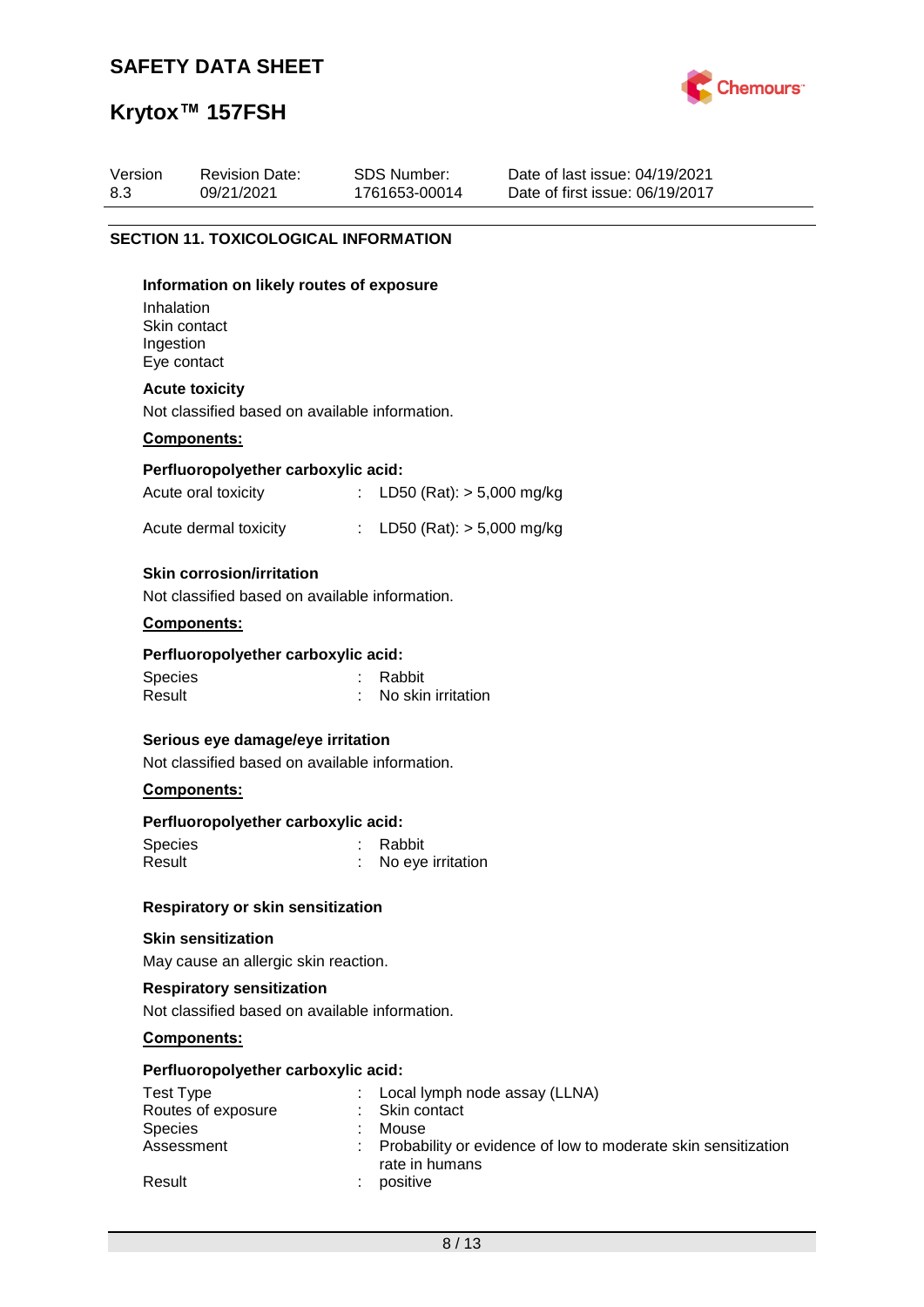

# **Krytox™ 157FSH**

| Version<br>8.3 | <b>Revision Date:</b><br>09/21/2021            | <b>SDS Number:</b><br>1761653-00014                                                                                                         | Date of last issue: 04/19/2021<br>Date of first issue: 06/19/2017                                                                                           |  |  |  |
|----------------|------------------------------------------------|---------------------------------------------------------------------------------------------------------------------------------------------|-------------------------------------------------------------------------------------------------------------------------------------------------------------|--|--|--|
|                | <b>Germ cell mutagenicity</b>                  |                                                                                                                                             |                                                                                                                                                             |  |  |  |
|                |                                                | Not classified based on available information.                                                                                              |                                                                                                                                                             |  |  |  |
|                | Components:                                    |                                                                                                                                             |                                                                                                                                                             |  |  |  |
|                | Perfluoropolyether carboxylic acid:            |                                                                                                                                             |                                                                                                                                                             |  |  |  |
|                | Germ cell mutagenicity -<br>Assessment         | cell mutagen.                                                                                                                               | : Weight of evidence does not support classification as a germ                                                                                              |  |  |  |
|                | Carcinogenicity                                |                                                                                                                                             |                                                                                                                                                             |  |  |  |
| <b>IARC</b>    |                                                | Not classified based on available information.                                                                                              | No ingredient of this product present at levels greater than or equal to 0.1% is<br>identified as probable, possible or confirmed human carcinogen by IARC. |  |  |  |
| <b>OSHA</b>    |                                                | No component of this product present at levels greater than or equal to 0.1% is<br>on OSHA's list of regulated carcinogens.                 |                                                                                                                                                             |  |  |  |
| <b>NTP</b>     |                                                | No ingredient of this product present at levels greater than or equal to 0.1% is<br>identified as a known or anticipated carcinogen by NTP. |                                                                                                                                                             |  |  |  |
|                | <b>Reproductive toxicity</b>                   |                                                                                                                                             |                                                                                                                                                             |  |  |  |
|                |                                                | Not classified based on available information.                                                                                              |                                                                                                                                                             |  |  |  |
|                | <b>STOT-single exposure</b>                    |                                                                                                                                             |                                                                                                                                                             |  |  |  |
|                | Not classified based on available information. |                                                                                                                                             |                                                                                                                                                             |  |  |  |
|                | <b>STOT-repeated exposure</b>                  |                                                                                                                                             |                                                                                                                                                             |  |  |  |
|                | Not classified based on available information. |                                                                                                                                             |                                                                                                                                                             |  |  |  |
|                | Components:                                    |                                                                                                                                             |                                                                                                                                                             |  |  |  |
|                | Perfluoropolyether carboxylic acid:            |                                                                                                                                             |                                                                                                                                                             |  |  |  |
|                | Assessment                                     |                                                                                                                                             | No significant health effects observed in animals at concentra-<br>tions of 100 mg/kg bw or less.                                                           |  |  |  |

### **Repeated dose toxicity**

## **Components:**

## **Perfluoropolyether carboxylic acid:**

| <b>Species</b>           | Rat                                          |
|--------------------------|----------------------------------------------|
| <b>NOAEL</b>             | : $1,000 \,\mathrm{mg/kg}$                   |
| LOAEL                    | $: > 1,000 \text{ mg/kg}$                    |
| <b>Application Route</b> | $:$ Ingestion                                |
| Exposure time            | -28 d                                        |
| <b>Remarks</b>           | No significant adverse effects were reported |
|                          |                                              |

## **Aspiration toxicity**

Not classified based on available information.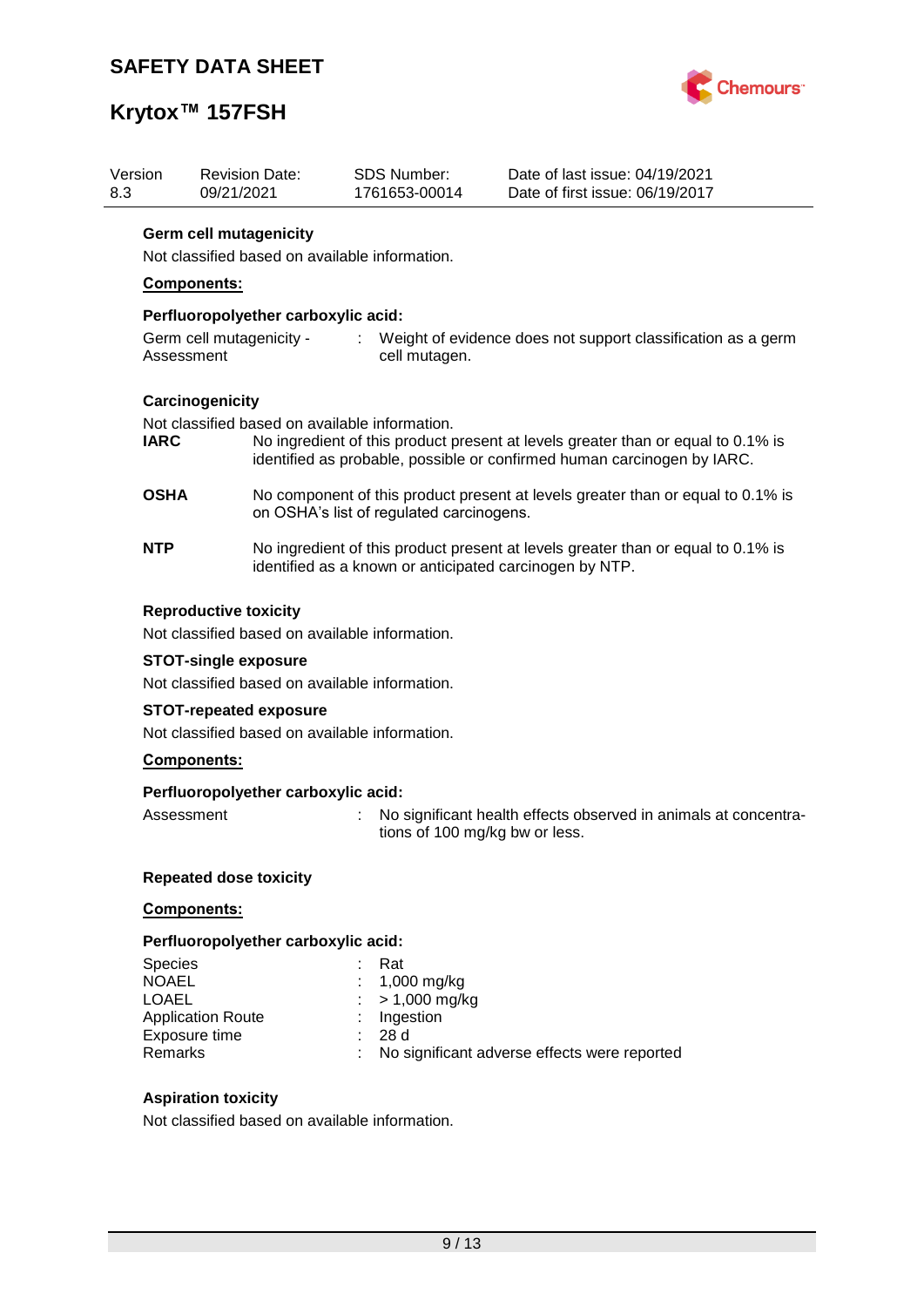

## **Krytox™ 157FSH**

| Version | <b>Revision Date:</b>                     | <b>SDS Number:</b> | Date of last issue: 04/19/2021  |  |  |
|---------|-------------------------------------------|--------------------|---------------------------------|--|--|
| 8.3     | 09/21/2021                                | 1761653-00014      | Date of first issue: 06/19/2017 |  |  |
|         | <b>SECTION 12. ECOLOGICAL INFORMATION</b> |                    |                                 |  |  |
|         |                                           |                    |                                 |  |  |
|         | <b>Ecotoxicity</b>                        |                    |                                 |  |  |
|         | No data available                         |                    |                                 |  |  |
|         | <b>Persistence and degradability</b>      |                    |                                 |  |  |
|         | No data available                         |                    |                                 |  |  |
|         | <b>Bioaccumulative potential</b>          |                    |                                 |  |  |
|         | No data available                         |                    |                                 |  |  |
|         | <b>Mobility in soil</b>                   |                    |                                 |  |  |
|         | No data available                         |                    |                                 |  |  |
|         | Other adverse effects                     |                    |                                 |  |  |
|         | No data available                         |                    |                                 |  |  |

| <b>Disposal methods</b> |                                                                                                                                                                  |
|-------------------------|------------------------------------------------------------------------------------------------------------------------------------------------------------------|
| Waste from residues     | : Dispose of in accordance with local regulations.                                                                                                               |
| Contaminated packaging  | : Empty containers should be taken to an approved waste<br>handling site for recycling or disposal.<br>If not otherwise specified: Dispose of as unused product. |

#### **SECTION 14. TRANSPORT INFORMATION**

#### **International Regulations**

#### **UNRTDG**

Not regulated as a dangerous good

### **IATA-DGR**

Not regulated as a dangerous good

#### **IMDG-Code**

Not regulated as a dangerous good

#### **Transport in bulk according to Annex II of MARPOL 73/78 and the IBC Code**

Not applicable for product as supplied.

#### **Domestic regulation**

**49 CFR** Not regulated as a dangerous good

# **Special precautions for user**

Not applicable

### **SECTION 15. REGULATORY INFORMATION**

#### **CERCLA Reportable Quantity**

This material does not contain any components with a CERCLA RQ.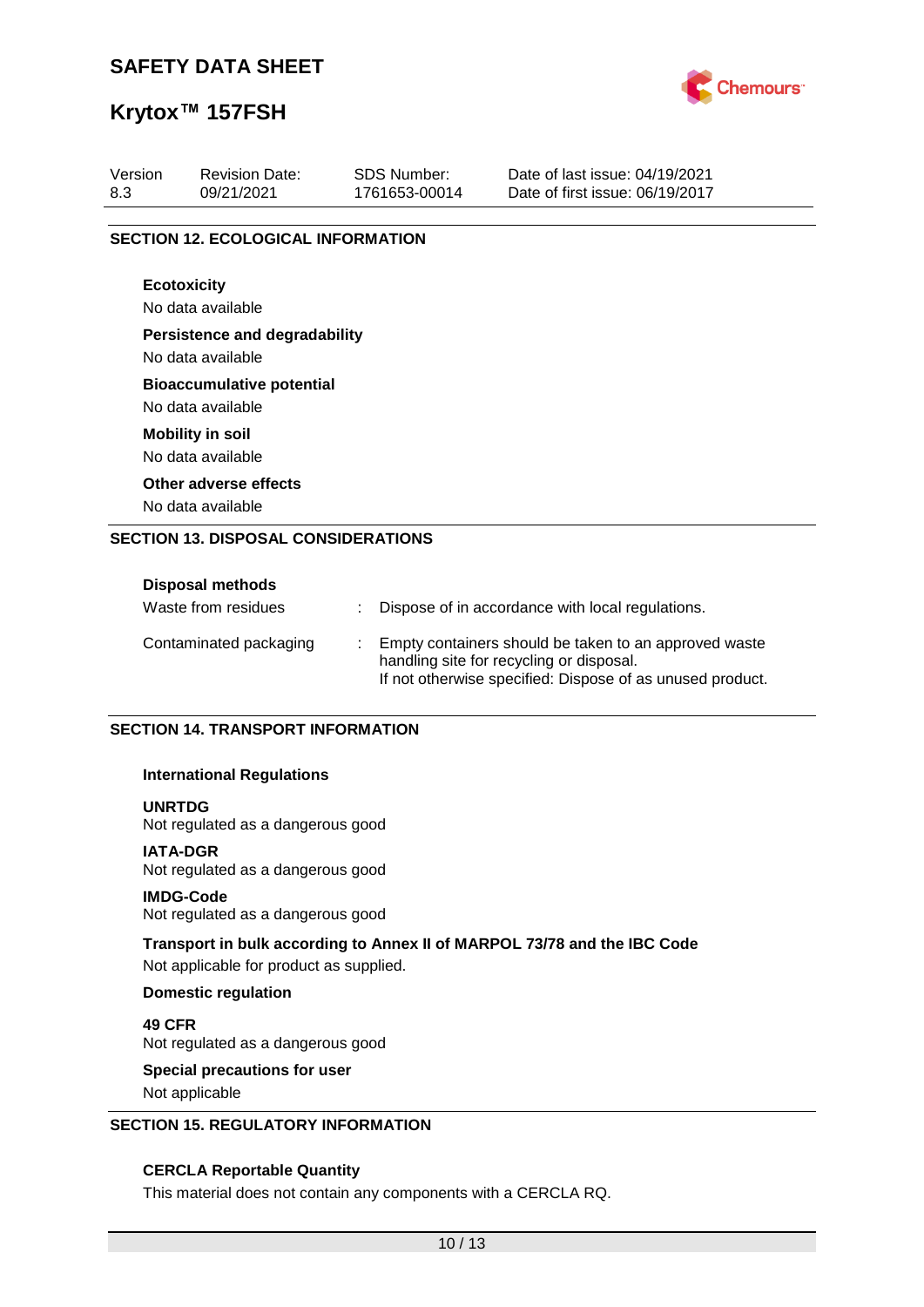

| Version<br>8.3 | Revision Date:<br>09/21/2021                                       | <b>SDS Number:</b><br>1761653-00014 | Date of last issue: 04/19/2021<br>Date of first issue: 06/19/2017                                                                                                                         |
|----------------|--------------------------------------------------------------------|-------------------------------------|-------------------------------------------------------------------------------------------------------------------------------------------------------------------------------------------|
|                | <b>SARA 304 Extremely Hazardous Substances Reportable Quantity</b> |                                     |                                                                                                                                                                                           |
|                |                                                                    |                                     | This material does not contain any components with a section 304 EHS RQ.                                                                                                                  |
|                |                                                                    |                                     | <b>SARA 302 Extremely Hazardous Substances Threshold Planning Quantity</b>                                                                                                                |
|                |                                                                    |                                     | This material does not contain any components with a section 302 EHS TPQ.                                                                                                                 |
|                | SARA 311/312 Hazards                                               |                                     | : Respiratory or skin sensitization                                                                                                                                                       |
|                | <b>SARA 313</b>                                                    |                                     | : This material does not contain any chemical components with<br>known CAS numbers that exceed the threshold (De Minimis)<br>reporting levels established by SARA Title III, Section 313. |
|                | <b>US State Regulations</b>                                        |                                     |                                                                                                                                                                                           |
|                | Pennsylvania Right To Know                                         |                                     |                                                                                                                                                                                           |

Perfluoropolyether carboxylic acid 51798-33-5

#### **California Prop. 65**

WARNING: This product can expose you to chemicals including Pentadecafluorooctanoic acid, which is/are known to the State of California to cause birth defects or other reproductive harm. For more information go to www.P65Warnings.ca.gov. Note to User: This product is not made with PFOA nor is PFOA intentionally present in the product; however, it is possible that PFOA may be present as an impurity at background (environmental) levels.

### **SECTION 16. OTHER INFORMATION**









HMIS® ratings are based on a 0-4 rating scale, with 0 representing minimal hazards or risks, and 4 representing significant hazards or risks. The "\*" represents a chronic hazard, while the "/" represents the absence of a chronic hazard.

Krytox™ and any associated logos are trademarks or copyrights of The Chemours Company FC, LLC.

Chemours™ and the Chemours Logo are trademarks of The Chemours Company. Before use read Chemours safety information.

For further information contact the local Chemours office or nominated distributors.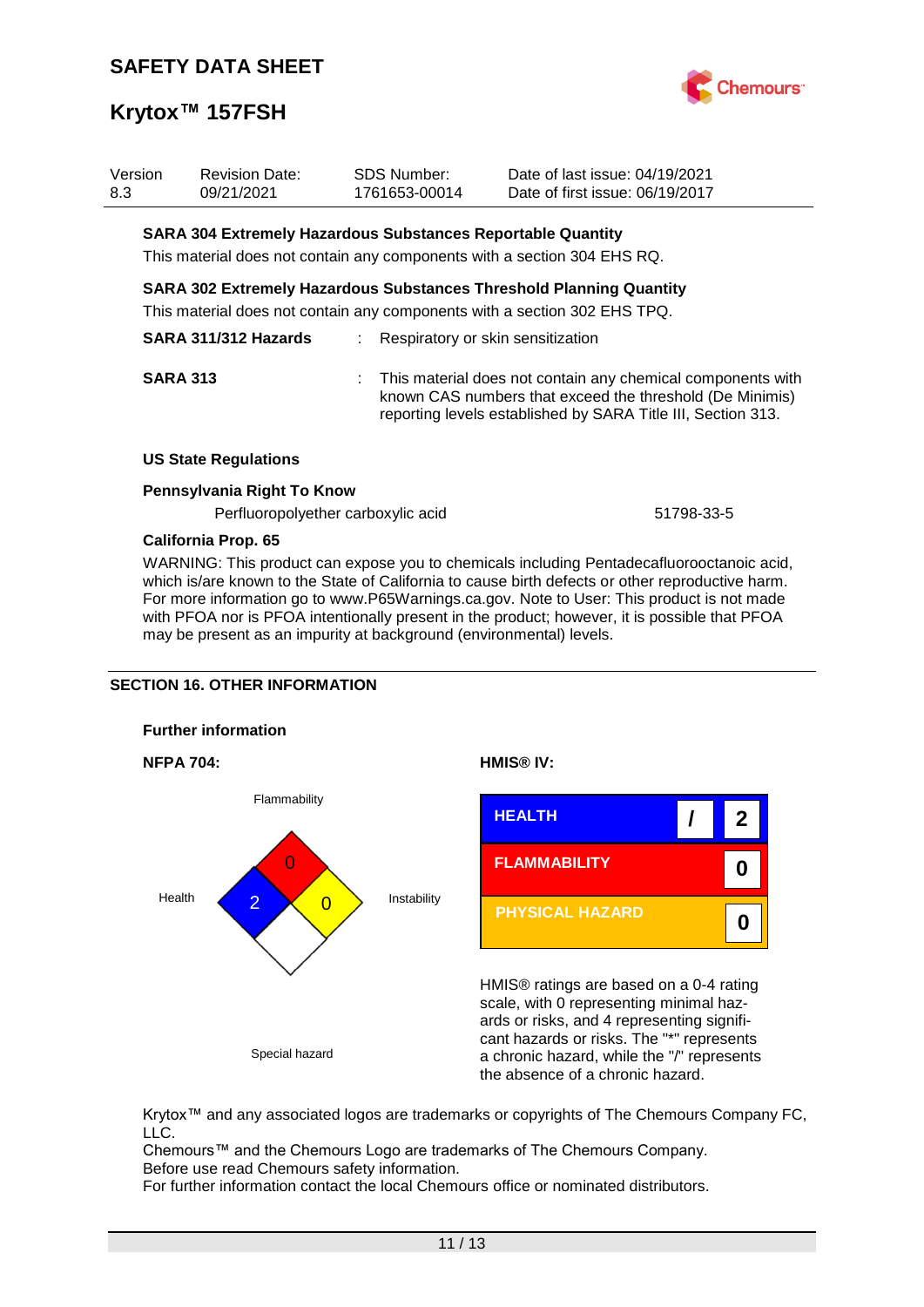

| Version<br>8.3  | <b>Revision Date:</b><br>09/21/2021     | <b>SDS Number:</b><br>1761653-00014 | Date of last issue: 04/19/2021<br>Date of first issue: 06/19/2017                            |
|-----------------|-----------------------------------------|-------------------------------------|----------------------------------------------------------------------------------------------|
|                 | <b>Full text of other abbreviations</b> |                                     |                                                                                              |
|                 | <b>ACGIH</b>                            |                                     | : USA. ACGIH Threshold Limit Values (TLV)                                                    |
|                 | <b>NIOSH REL</b>                        |                                     | USA. NIOSH Recommended Exposure Limits                                                       |
| OSHA Z-1        |                                         |                                     | USA. Occupational Exposure Limits (OSHA) - Table Z-1 Lim-<br>its for Air Contaminants        |
|                 | OSHA Z-2                                |                                     | USA. Occupational Exposure Limits (OSHA) - Table Z-2                                         |
|                 | ACGIH / TWA                             |                                     | 8-hour, time-weighted average                                                                |
|                 | ACGIH / STEL                            |                                     | Short-term exposure limit                                                                    |
| ACGIH / C       |                                         | Ceiling limit                       |                                                                                              |
| NIOSH REL / TWA |                                         |                                     | Time-weighted average concentration for up to a 10-hour<br>workday during a 40-hour workweek |
| NIOSH REL / ST  |                                         |                                     | : STEL - 15-minute TWA exposure that should not be exceeded<br>at any time during a workday  |
|                 | NIOSH REL / C                           |                                     | Ceiling value not be exceeded at any time.                                                   |
|                 | OSHA Z-1 / TWA                          |                                     | : 8-hour time weighted average                                                               |
| OSHA Z-2 / TWA  |                                         |                                     | 8-hour time weighted average                                                                 |

AIIC - Australian Inventory of Industrial Chemicals; ASTM - American Society for the Testing of Materials; bw - Body weight; CERCLA - Comprehensive Environmental Response, Compensation, and Liability Act; CMR - Carcinogen, Mutagen or Reproductive Toxicant; DIN - Standard of the German Institute for Standardisation; DOT - Department of Transportation; DSL - Domestic Substances List (Canada); ECx - Concentration associated with x% response; EHS - Extremely Hazardous Substance; ELx - Loading rate associated with x% response; EmS - Emergency Schedule; ENCS - Existing and New Chemical Substances (Japan); ErCx - Concentration associated with x% growth rate response; ERG - Emergency Response Guide; GHS - Globally Harmonized System; GLP - Good Laboratory Practice; HMIS - Hazardous Materials Identification System; IARC - International Agency for Research on Cancer; IATA - International Air Transport Association; IBC - International Code for the Construction and Equipment of Ships carrying Dangerous Chemicals in Bulk; IC50 - Half maximal inhibitory concentration; ICAO - International Civil Aviation Organization; IECSC - Inventory of Existing Chemical Substances in China; IMDG - International Maritime Dangerous Goods; IMO - International Maritime Organization; ISHL - Industrial Safety and Health Law (Japan); ISO - International Organisation for Standardization; KECI - Korea Existing Chemicals Inventory; LC50 - Lethal Concentration to 50 % of a test population; LD50 - Lethal Dose to 50% of a test population (Median Lethal Dose); MARPOL - International Convention for the Prevention of Pollution from Ships; MSHA - Mine Safety and Health Administration; n.o.s. - Not Otherwise Specified; NFPA - National Fire Protection Association; NO(A)EC - No Observed (Adverse) Effect Concentration; NO(A)EL - No Observed (Adverse) Effect Level; NOELR - No Observable Effect Loading Rate; NTP - National Toxicology Program; NZIoC - New Zealand Inventory of Chemicals; OECD - Organization for Economic Co-operation and Development; OPPTS - Office of Chemical Safety and Pollution Prevention; PBT - Persistent, Bioaccumulative and Toxic substance; PICCS - Philippines Inventory of Chemicals and Chemical Substances; (Q)SAR - (Quantitative) Structure Activity Relationship; RCRA - Resource Conservation and Recovery Act; REACH - Regulation (EC) No 1907/2006 of the European Parliament and of the Council concerning the Registration, Evaluation, Authorisation and Restriction of Chemicals; RQ - Reportable Quantity; SADT - Self-Accelerating Decomposition Temperature; SARA - Superfund Amendments and Reauthorization Act; SDS - Safety Data Sheet; TCSI - Taiwan Chemical Substance Inventory; TECI - Thailand Existing Chemicals Inventory; TSCA - Toxic Substances Control Act (United States); UN - United Nations; UNRTDG - United Nations Recommendations on the Transport of Dangerous Goods; vPvB - Very Persistent and Very Bioaccumulative

Sources of key data used to compile the Material Safety Data Sheet

Internal technical data, data from raw material SDSs, OECD eChem Portal search results and European Chemicals Agency, http://echa.europa.eu/